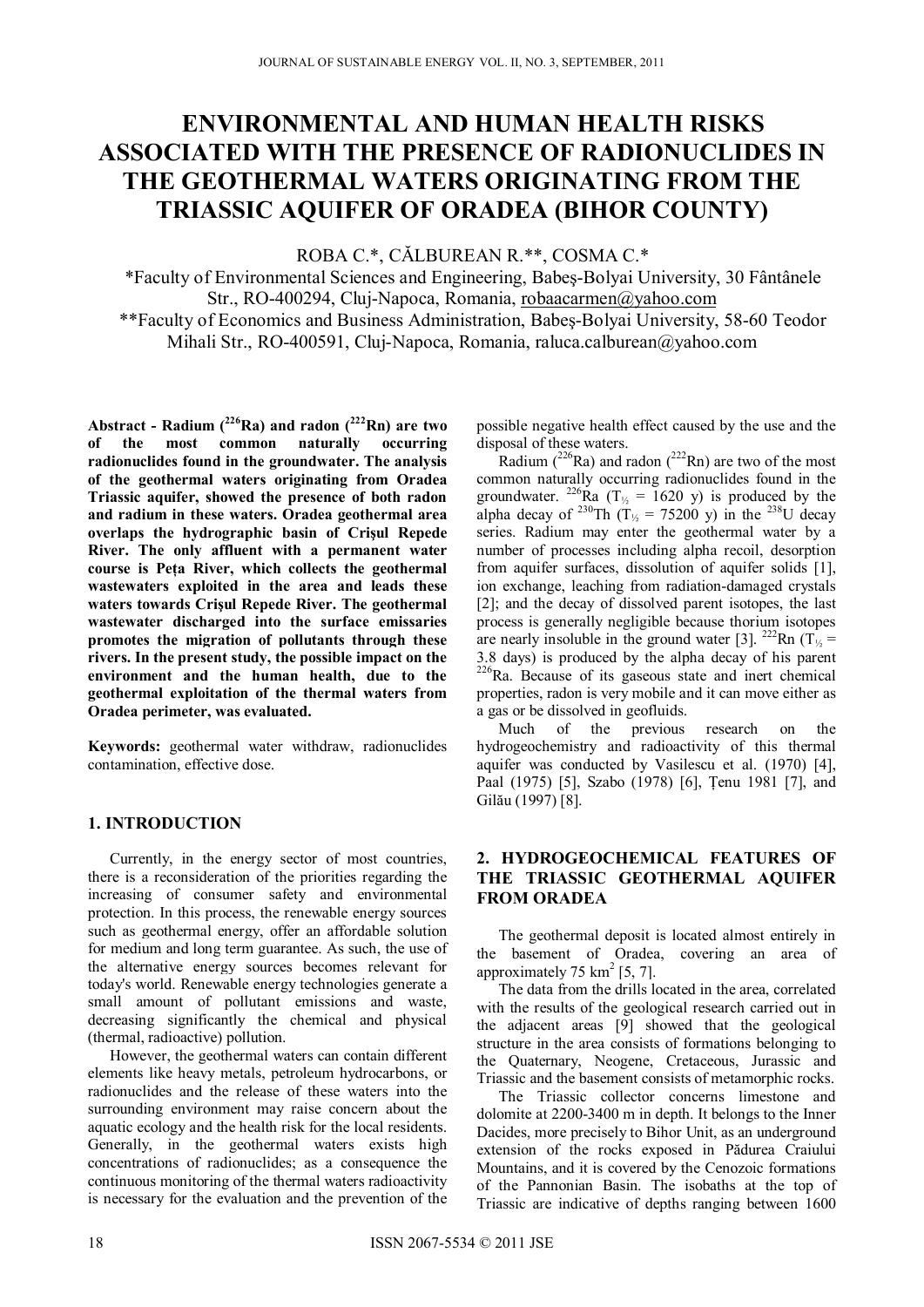and 3000 m. Their thicknesses are about 500 to 1000 m, gradually thinning westward and northward to less than 200 m [7]. The lateral extension of these rocks is about  $113 \text{ km}^2$ .

In the area of Oradea, at 2400 m depth, the thermal gradient has an average value of 25-42.5°C/km (Fig. 1).



**Fig.1. Geothermal features of the Triassic geothermal aquifer of Oradea, with changes after 1973 and Butac Paraschiv 1985.** 

The geothermal water is exploited through 12 wells: 11 production wells and a single one for reinjection. The wells debits range between  $518.4 - 3456$  m<sup>3</sup>/day, in artesian regime. The wellhead temperatures are between 70 to 105°C, decreasing from northwest towards southeast [7]. The amount of the total dissolved solids (TDS) is relatively low, ranging from 1031 to 2308 mg/l. The waters originating from this aquifer are classified as  $SO_4$ -HCO<sub>3</sub>-Ca-Mg type. These waters have low contents of dissolved gases, mainly  $CO<sub>2</sub>$  (8-42 mg/l) and H<sub>2</sub>S (0.2) mg/l) [8].

This aquifer has a presumed natural recharge; the waters are probably originating from Apuseni Mountains, about 80 km East of Oradea. The main flow streams trend of these waters is from northeast towards west [7]. A secondary flow direction is trended north-northwest towards south-southeast; both these directions seem to connect [7]. The geothermal reservoir is bounded by faults. The tectonic pattern is mostly due to the Latest Cretaceous/Paleogene tectogenesis and the Neogene subsidence. Therefore, there are internal faults into the reservoir dividing it into several distinct blocks, causing discontinuities in the water circulation.

#### **3. MATERIALS AND METHODS**

# **3.1. The analysis of 222Rn and 226Ra from water**

The geothermal waters were sampled from the wellhead, in 500 ml polyethylene bottles, which were previously washed three times with ultra pure water (Millipore Milli-Q). Before sampling, they were rinsed two times on the site, with geothermal water. They were fully filled up and they were screw up in order to prevent the possible radon losses.

Radon was analyzed within a maximum of 12 h from the sampling time. For radium measurement, after the arrival in the laboratory, the water samples were transferred into the glass bottles completely filled and hermetically sealed. Radium analysis was made by measuring the generated radon, after a period of about one month from the time of sampling, when radiumradon equilibrium was established at a rate of over 98% [10]. Radon loss by diffusion through the container walls was prevented by keeping the samples in glass bottles.

Radon and radium measurement in water samples was made by using a system equipped with Lucas cells and a glass container which was used for the extraction of the dissolved gas  $[11]$ . In the glass container (V=500) ml), a known volume (300 ml) of water sample was introduced. After one minute of strong shaking, the equilibrium between the activities of radon from the water  $(A_w)$  and radon from the air  $(A_a)$  above the liquid  $(V_a$ =air volume above the liquid) was established. The solubility constant was calculated as it follows [11]:

$$
\alpha = \frac{A_W}{A_a} \cdot \frac{V_a}{V} \quad (1)
$$

The glass container was coupled to a Lucas cell (previously held under vacuum) by a stopcock and to a Janet syringe containing 150 ml of distilled water. By opening the stopcock, the air containing radon was transferred from the scrubber into the Lucas cell (145 ml). In order to prevent radon progeny from entering the cell, a filter was inserted between the glass container and the Lucas cell. The measurement of the activity in the Lucas cell was made by using the photomultiplier inserted in the LUK-3A instrument. For the normal temperature of 20 $^{\circ}$ C, the solubility coefficient ( $\alpha$ ) of radon in water is 0.254. If the working temperature is other than 20 $^{\circ}$ C, the solubility coefficient ( $\alpha$ ) is calculated by using the following formula:

$$
\alpha = 0.1057 + 0.405 \cdot \exp(-0.0502 \cdot t) \quad (2)
$$

where "t" is the water temperature in the scrubber.

For a temperature of 20°C between the activity of radon in the water A [Bq/l] and the number of counts/second N [c/s] recorded by the device, the following relation is obtained [12]:

$$
A(Bq/l) = 9.85 \cdot N(c/s)
$$
 (3)

Considering the fact that radon was analyzed within a maximum of 12 h from the sampling time, the following correction had to be done:

$$
A_{(0)} = A \cdot \exp(\lambda \cdot \Delta t) \tag{4}
$$

where: " $A_{(0)}$ " represents the initial activity (at the sampling time), "A" is the measured activity (within a maximum of 12 h), " $\Delta t$ " is the time period between the sampling moment and the time of the measurement, and "λ" ( $\lambda = \ln 2/T$ ) is the radioactive constant of radon (T = 3.82 days, the half-life for radon).

For radon analysis, the detection limit (LD) of the method was 0.2 Bq/l, for the measured time of 300 sec, while for radium, the detection limit was 0.05 Bq/l, for a measuring time of 3000 sec [12]. The statistical errors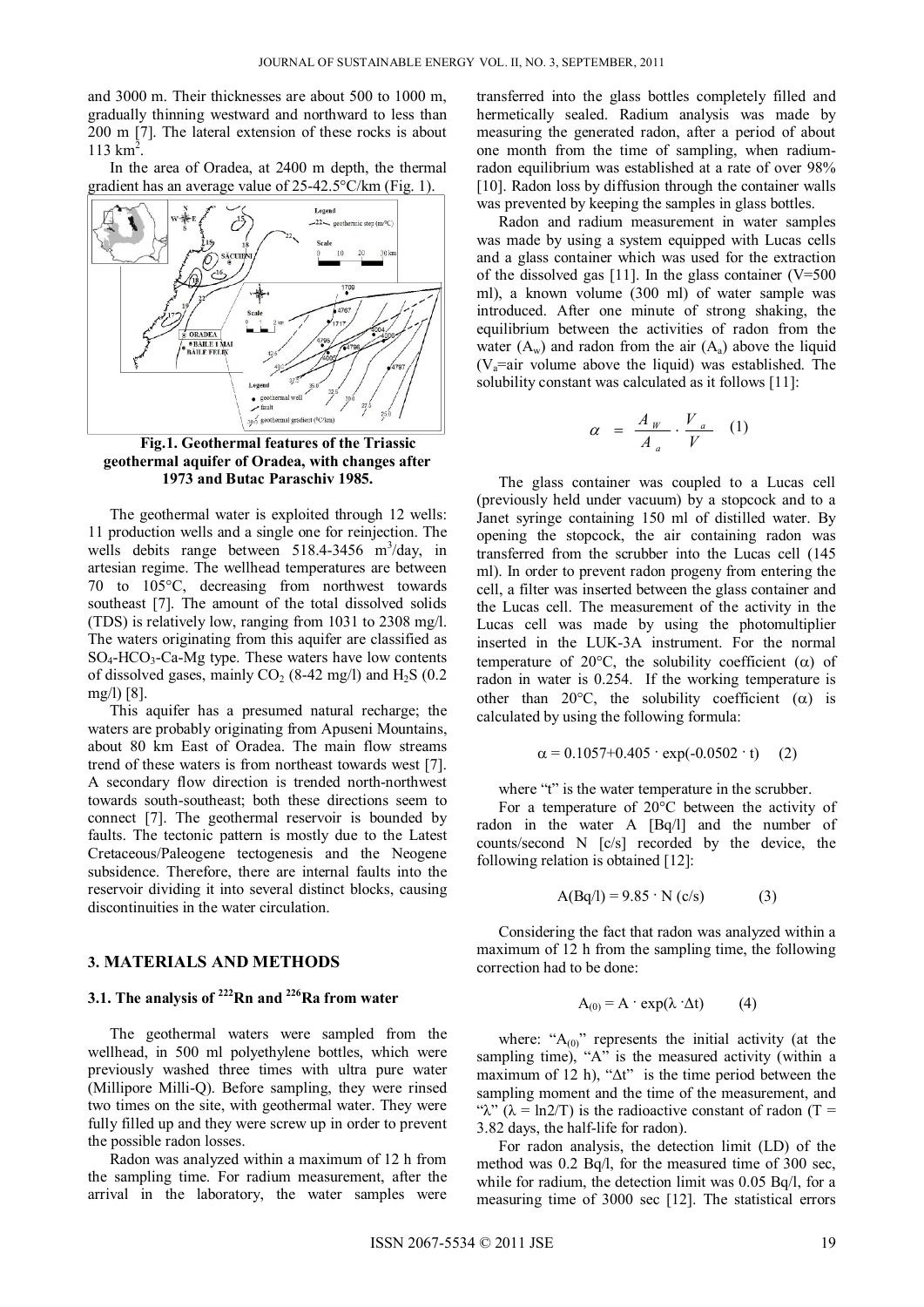associated with radon analysis were between 5 and 6%, while for radium were in the range of 5 and 15% [12].

The efficiency detection of the Lucas cell was determined by using a control source manufactured and certified by the State Metrological Institute of the Czech Republic.

## **3.2. The analysis of 222Rn and 226Ra from air**

The radon level from the indoor air was analyzed by using CR-39 track-etched detectors, according to the NRPB (National Radiological Protection Board) protocol and US-EPA recommendations. The used method is detailed in the study made by Dinu et al. 2009 [13]. The detectors were placed, in the inhabited areas, such as bedrooms and living-rooms, at a height of 1-1.5 m from the floor. The detectors were exposed since 22 of August 2009 until 20 of December 2009, for almost four months.

Alpha track detectors are inexpensive, reliable and easy to use. Every CR-39 detector is placed under the cap of a cylindrical polypropylene container 55 mm high and 35 mm diameter with a small gap in its upper part which prevents radon decay products and also 220Rn from entering. Then, only the alpha particles from radon that has diffused into the container and from the polonium produced inside can strike the detector. After the exposure time an etching process is done. Radon concentration was determined by counting the tracks in a given area. In order to calculate the radon activity, the following equation was used [13]:

$$
C_{Rn} = \frac{\rho \cdot F_c}{t} \quad (5)
$$

where: " $C_{Rn}$ " is the radon concentration (Bq/m<sup>3</sup>), " $\rho$ " is the tracks density (traacks/mm<sup>2</sup>),  $F_c$ <sup>"</sup> is the calibration factor  $(F_c = 42.696$  (kBq hours/m<sup>3</sup>)/(tracks/mm<sup>2</sup>)), and "t" is the exposure time (hours).

The individual error of radon measurements was estimated at less than 10% [13].

### **4. RESULTS**

The content of radon and radium in the sampled geothermal waters is shown in Fig.2 and Fig.3.



Fig.2. The <sup>222</sup>Rn activities in the geothermal water.



Fig.3. The <sup>226</sup>Ra activities in the geothermal water.

Radon had a wide range of activity, between 10.12 and 34.82 Bq/l, having the highest values in the wells 4797 (34.82 Bq/l) and 1709 (28.02 Bq/l). Radium activities ranged between 0.20 and 1.82 Bq/l. The highest radium levels were registered in the wells 4795 (1.8 Bq/l) and 4797 (1.61 Bq/l).

The  $226$ Ra and  $222$ Rn levels registered in the geothermal waters from Oradea are similar to those reported in the case of other geothermal aquifers like Wairakei-New Zealand [14], Bizovac Spa-Croatia [15], or some thermal aquifers from Hungary [16]. There are geothermal aquifers where <sup>222</sup>Rn activity can reach higher levels, up to 46.9 Bq/l (Bakreswar-India), 93.79 Bq/l (Stubica Spa-Croatia) [15], or even 1868 Bq/l (some thermal springs used as spas in Spain). Some thermal waters can have  $^{226}$ Ra level up to 2 Bq/l (Budapest-Hungary), or 3.66 Bq/l (some thermal springs used as spas in Spain), or even 29.03 Bq/l (St.Mary-Louisiana from the Gulf Coast-USA).

The presence of radionuclides is a consequence of the contact between the waters and the rocks containing radioactive elements, the tectonic and geothermal features of the area, and hydrochemical and hydrodynamic features of aquifers.

#### **5. ENVIRONMENTAL AND HUMAN HEALTH IMPACT ASSESSMENT**

In Oradea, the geothermal waters are either used for the indoor heating or for the domestic hot water preparation. This was the reason for which we have analised the possible air and the domestic water contamination with radionulides.

The possible surface water contamination due to geothermal water withdraw was investigated, considering that the geothermal wastewaters are discharged in Peţa River.

#### **5.1. Domestic hot water contamination**

The geothermal water from the heat exchangers is used as a heating agent for the domestic hot water preparation. In order to evaluate the possible domestic water contamination in the heat exchangers, the domestic water samples were taken at the entrance and at the exit of heat exchangers. The results are shown in Table 1 and 2.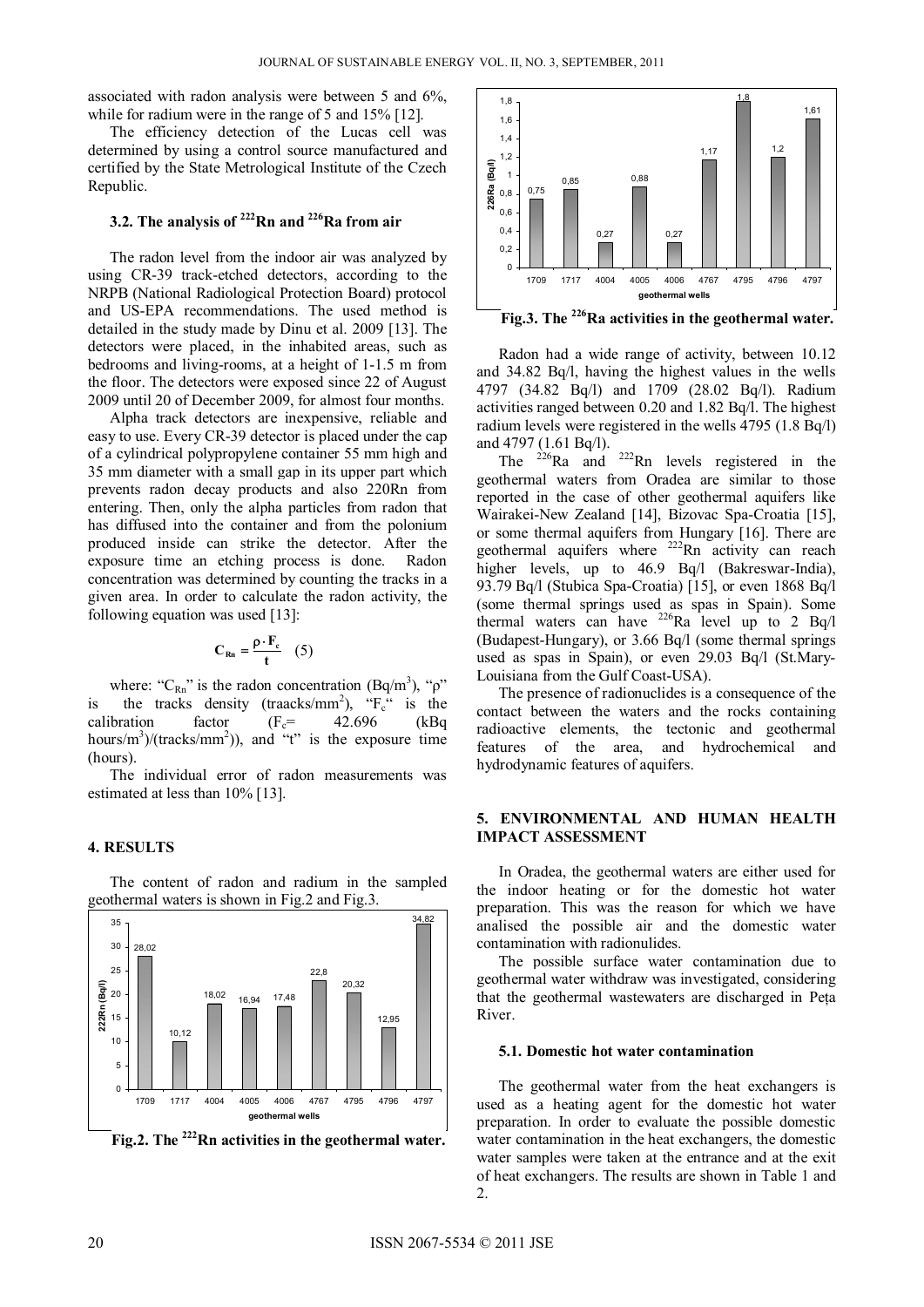As shown in the up mentioned tables, the radionuclides content of the domestic waters did not suffered significant changes when passing through the heat exchangers.

In the geothermal waters, radon level ranged between 10.08 and 34.82 Bq/l, while in the domestic water the activity of radon was between 7.52 and 16.73 Bq/l.

**Table 1. Domestic water contamination with radon in the heat exchangers.** 

| Heat      | $^{222}$ Rn (Bq/l) |       |                                         |       |  |
|-----------|--------------------|-------|-----------------------------------------|-------|--|
| exchanger | Geothermal water   |       | Domestic water                          |       |  |
|           | heat               | heat  | heat                                    | heat  |  |
|           |                    |       | exchanger exchanger exchanger exchanger |       |  |
|           | entrance           | exit  | entrance                                | exit  |  |
| 4797      | 34.82              | 29.7  | 15.08                                   | 13.92 |  |
| 4767      | 22.8               | 20.62 | 14.84                                   | 16.73 |  |
| 4005      | 16.94              | 13.71 | 16.2                                    | 9.77  |  |
| 4796      | 12.95              | 10.08 | 12.48                                   | 7.52  |  |

 **Table 2. Domestic water contamination with radium in the heat exchangers.** 

| Heat      | $^{226}$ Ra (Bq/l) |      |                |                                         |  |  |
|-----------|--------------------|------|----------------|-----------------------------------------|--|--|
| exchanger | Geothermal water   |      | Domestic water |                                         |  |  |
|           | heat               | heat | heat           | heat                                    |  |  |
|           |                    |      |                | exchanger exchanger exchanger exchanger |  |  |
|           | entrance           | exit | entrance       | exit                                    |  |  |
| 4797      | 1.77               | 1.63 | 0.24           | 0.23                                    |  |  |
| 4767      | 1.73               | 1.5  | 0.17           | 0.15                                    |  |  |
| 4005      | 0.88               | 1.1  | 0.11           | 0.29                                    |  |  |
| 4796      | 1.22               | 0.82 | 0.2            | 0.12                                    |  |  |

Radon level in both geothermal and domestic heat water was considerably lower than 100 Bq/l, which is the reference level for drinking water mentioned by the UE-EPA legislation [17], respectively 1000 Bq/l, which is the action level for drinking water [17]. In all the analyzed water samples (geothermal and domestic water) the content of radon was below 74 Bq/l (2000 pCi/l); the waters which exceed this value are considered to be radioactive [18].

Radium level in the domestic water ranged between 0.11 and 0.29 Bq/l, having values under 0.5 Bq/l, which represents the maximum level recommended by the EU legislation [17].

#### **5.2. Indoor air contamination**

In Oradea there are several residential houses or public institutions heated with geothermal waters. Considering this, we have investigated the possible indoor air contamination with radionuclides in several (14) residential houses heated with the aid of the geothermal water. We have also analyzed radon level inside the doublet building Nufărul.

According to the data presented in Fig.4, the air from the houses heated with geothermal waters has low level of radon. In all the investigated houses the radon level was under the maximum limit recommended by WHO, which is 100  $Bq/m^3$ , or 200  $Bq/m^3$  the level recommended by ICRP (International Commission on

Radiological Protection). Inside the doublet building Nufărul, radon level was higher (111.95 Bq/m<sup>3</sup>) than in the case of the residential houses. However, this value is below the maximum permissible limit for exposure to radon at work, which is  $163$  Bq/m<sup>3</sup> [19].



**Fig.4. The radon level in indoor air.** 

These results show a low magnitude of radon exposure for the people living in these houses. The average values of radon activity recorded in the homes of Oradea  $(30.78 \text{ Bq/m}^3)$  is considerably lower than the average level reported for Transylvania, which is 82.5  $Bq/m^3$  [15].

In the present study, we calculated the effective dose due to the exposure of the people to the indoor radon in the houses heated with the aid of geothermal water. The effective dose was estimated based on the relation proposed by UNSCEAR (United Nations Scientific Committee on the Effects of Atomic Radiation) [20]:

$$
Dose = C_a \cdot (\varepsilon_r + \varepsilon_d F) \cdot O \quad (6)
$$

where: " $C_a$ " is annual averages of radon activity (Bq/m<sup>3</sup>), " $\epsilon_r$ " and " $\epsilon_d$ " are conversion factors for the dose from radon and its decay products resulting short-lived  $(\varepsilon_r = 0.17 \text{ nSv} \cdot \text{h}^{-1}/\text{Bq} \cdot \text{m}^{-3}$  and  $\varepsilon_d = 9 \text{ nSv} \cdot \text{h}^{-1}/\text{Bq} \cdot \text{m}^{-3}$ , "F" is the equilibrium factor between radon and its shortlived progeny  $(F = 0.5)$ , "O" is occupational factor for European countries  $(A = 0.7 \cdot 8.76 \cdot 103 h)$ .

The results showed that the population of Oradea is exposed to a mean effective dose of 0.118 mSv/year. The doses are much lower than the value of 3 to 10 mSv/year, which is the action level recommended by the ICRP.

In some studies lower radon levels are reported inside the houses located in the geothermal perimeters, than those registered in Oradea. Thus, in Rotorua (New Zealand) there are reported activities between 10-80  $Bq/m<sup>3</sup>$  radon, with an average of 18  $Bq/m<sup>3</sup>$ . There are also many cases, where radon from the indoor air is considerably higher than the one from Oradea. For example, in several cities near Rome (Italy) concentrations up to  $282$  Bq/m<sup>3</sup> were recorded. Similar results were obtained in Dikhili (Turkey) where radon level ranged between  $31-280$  Bq/m<sup>3</sup>. In Finland radon from the indoor air ranged between 95 and 1200 Bq/m<sup>3</sup>, with an average of 370  $\text{Bq/m}^3$ .

#### **5.3. Surface water contamination**

In order to evaluate the surface water contamination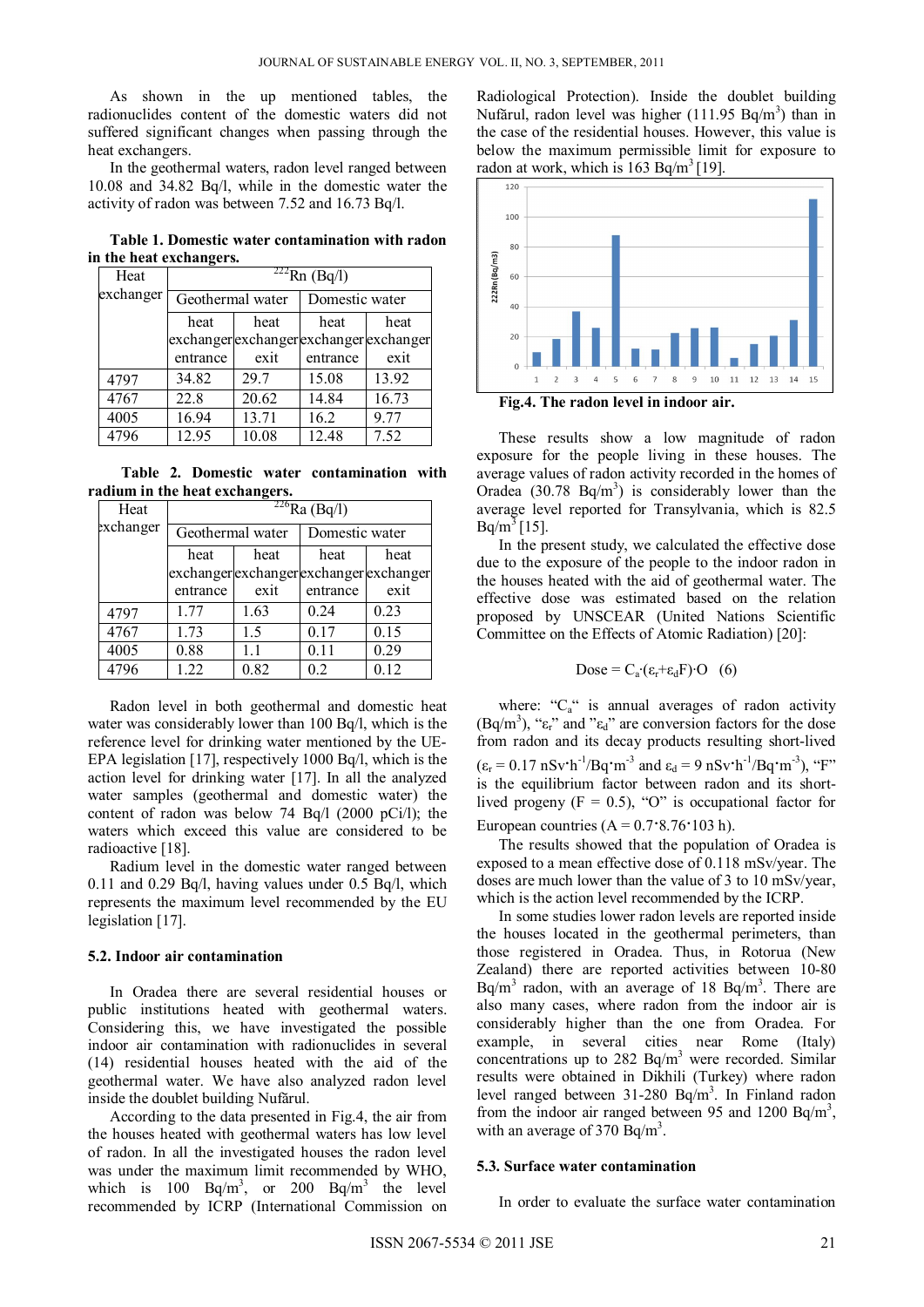due to the geothermal wastewaters withdraw, water samples from the discharging point, upstream (100 m) and downstream (100 m) from the discharging pace were analyzed. The sampling points are shown in Fig.5.



**Fig.5. Locations where the geothermal wastewaters are discharged into the surface water (Peţa River).**

The results are shown in Fig. 6 and Fig.7. The analysis did not show significant changes in radionuclides levels, before and after the geothermal wastewaters discharge. Therefore, the presence of radionuclides in the geothermal wastewaters, which are discharged into the surface water (Peţa River), do not present risk for the environment.



**Fig.6. The variation of radon level in Peţa River, before and after the geothermal wastewater discharge.** 



**Fig.7. The variation of radium level in Peţa River, before and after the geothermal wastewater discharge.** 

## **5. CONCLUSIONS**

1. Radon had a wide range of activity, between 10.12 and 34.82 Bq/l, having the highest values in the wells 4797 (34.82 Bq/l) and 1709 (28.02 Bq/l). Radium activities ranged between 0.20 and 1.82 Bq/l. The highest radium levels were registered in the wells 4795 (1.8 Bq/l) and 4797 (1.61 Bq/l).

2. The results proved that there is no contamination of domestic hot water due to the presence of radionuclides in the geothermal waters.

3. According to the present study, the air from the houses heated with geothermal waters had low radon level. In all the investigated houses the radon level was under the maximum limit recommended by WHO or by ICRP.

4. The results proved that there is no contamination of the surface waters due to the geothermal wastewaters withdraw.

 5. This study indicates the presence of some potential risk factors for the environment and human health due to the presence of radionuclides in the geothermal waters from Oradea Triassic aquifer.

6.Although the geothermal energy is classified as a clean energy, the management and exploitation of the geothermal resources should be done with most care to avoid negative effects on the environment and human health that could result from chemical or physical contamination.

## **REFERENCES**

- [1].Clark, J.F., Turekian, K.K. Time scale of hydrothermal water-rock reactions in Yellowstone National Park based on radium isotopes and radon, Journal of Volcanology and Geothermal Research, 40 (2), 1990, pg.169-180.
- [2].Dickson, B.L. Radium in ground water. In: The Environmental Behavior of Radium, vol. 1. Intl. Atomic Energy Agency, Vienna, 1990, pg. 335-372 .
- [3].Sturchio NC, Banner JL, Binz CM, Heraty LB, Musgrove M, Radium geochemistry of ground waters in Paleozoic carbonate aquifers, midcontinent, USA, Applied Geochemistry, vol. 16, 2001, pg.109-122.